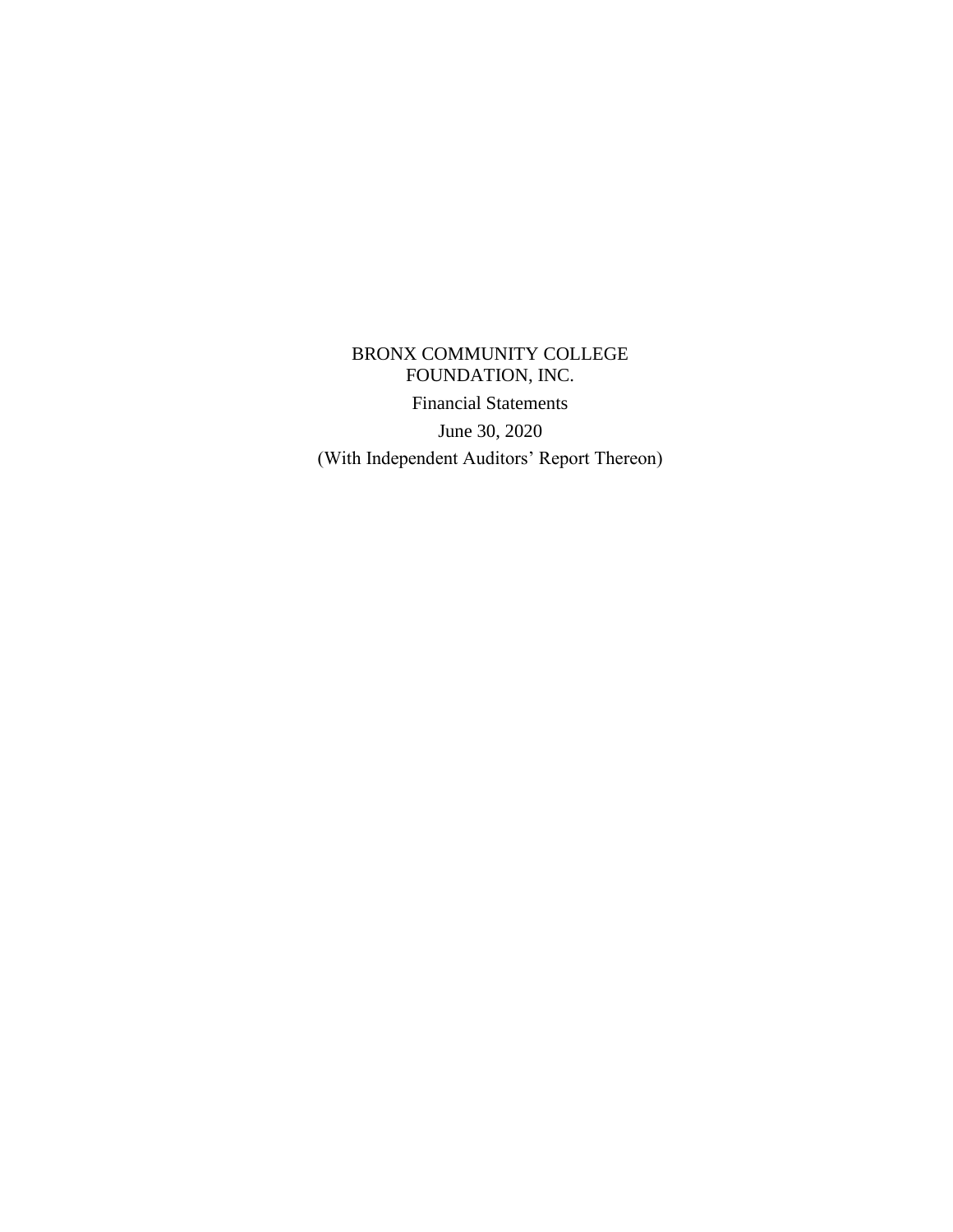## Table of Contents

|                                                                                                   | Page           |
|---------------------------------------------------------------------------------------------------|----------------|
| Independent Auditors' Report                                                                      | $1 - 2$        |
| <b>Financial Statements:</b><br><b>Statement of Financial Position</b>                            | 3              |
| <b>Statement of Activities</b>                                                                    | $\overline{4}$ |
| <b>Statement of Functional Expenses</b>                                                           | 5              |
| <b>Statement of Cash Flows</b>                                                                    | 6              |
| <b>Notes to Financial Statements</b>                                                              | $7 - 12$       |
| Supplementary Information - Schedule of Net Assets With Donor<br>Restrictions for Time or Purpose | $13 - 15$      |

\*\* \* \* \*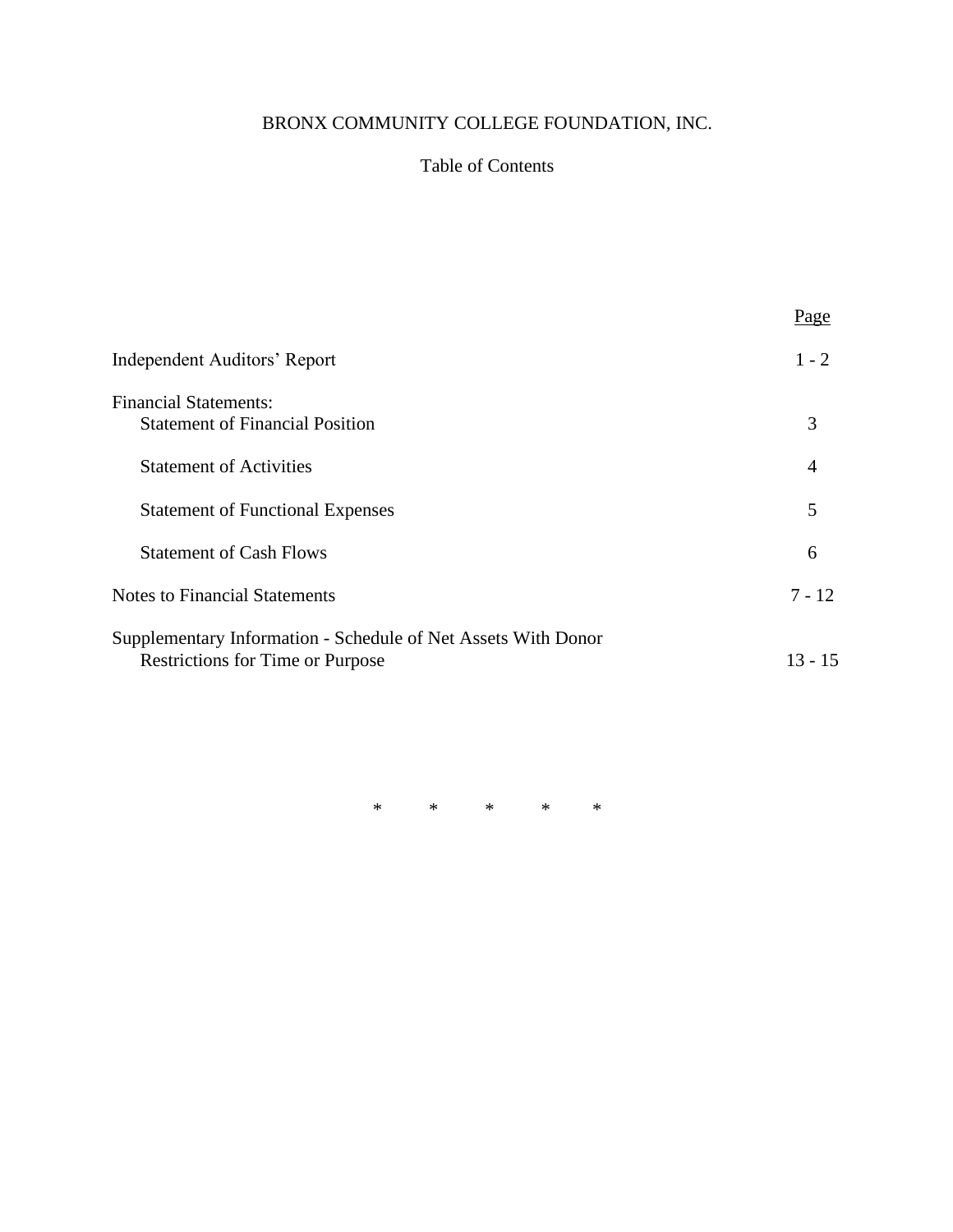

6390 Main Street, Suite 200 Williamsville, NY 14221

P 716.634.0700 TF 800.546.7556 F 716.634.0764 W EFPRgroup.com

## INDEPENDENT AUDITORS' REPORT

The Board of Directors Bronx Community College Foundation, Inc.:

## Report on the Financial Statements

We have audited the accompanying financial statements of Bronx Community College Foundation, Inc. (the Foundation), which comprise the statement of financial position as of June 30, 2020, and the related statements of activities, functional expenses and cash flows for the year then ended, and the related notes to financial statements.

## Management's Responsibility for the Financial Statements

Management is responsible for the preparation and fair presentation of these financial statements in accordance with accounting principles generally accepted in the United States of America; this includes the design, implementation, and maintenance of internal control relevant to the preparation and fair presentation of financial statements that are free from material misstatement, whether due to fraud or error.

## Auditor's Responsibility

Our responsibility is to express an opinion on these financial statements based on our audit. We conducted our audit in accordance with auditing standards generally accepted in the United States of America. Those standards require that we plan and perform the audit to obtain reasonable assurance about whether the financial statements are free from material misstatement.

An audit involves performing procedures to obtain audit evidence about the amounts and disclosures in the financial statements. The procedures selected depend on the auditor's judgment, including the assessment of the risks of material misstatement of the financial statements, whether due to fraud or error. In making those risk assessments, the auditor considers internal control relevant to the Foundation's preparation and fair presentation of the financial statements in order to design audit procedures that are appropriate in the circumstances, but not for the purpose of expressing an opinion on the effectiveness of the Foundation's internal control. Accordingly, we express no such opinion. An audit also includes evaluating the appropriateness of accounting policies used and the reasonableness of significant accounting estimates made by management, as well as evaluating the overall presentation of the financial statements.

We believe that the audit evidence we have obtained is sufficient and appropriate to provide a basis for our audit opinion.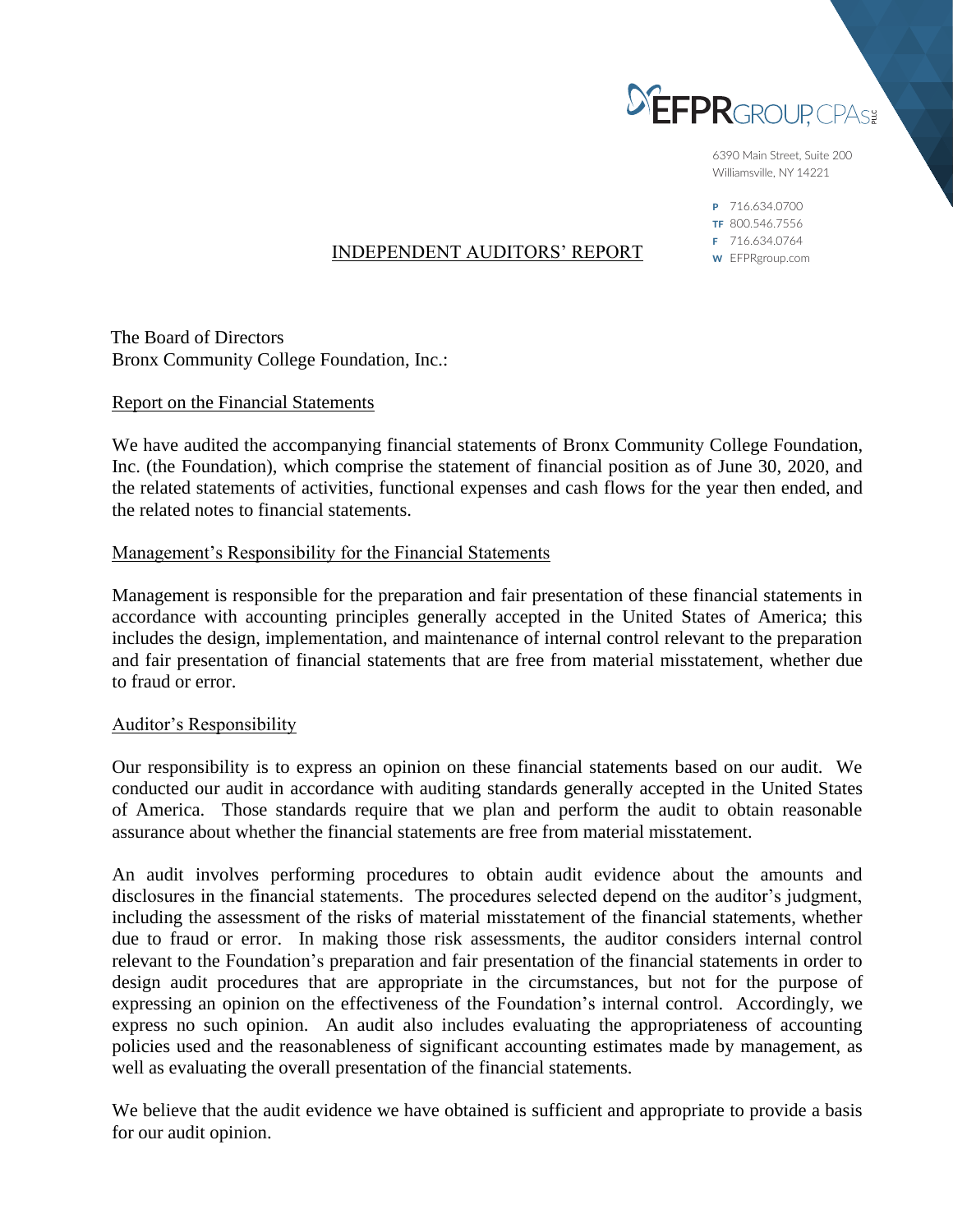### **Opinion**

In our opinion, the financial statements referred to above present fairly, in all material respects, the financial position of Bronx Community College Foundation, Inc. as of June 30, 2020, and the changes in its net assets and its cash flows for the year then ended in accordance with accounting principles generally accepted in the United States of America.

### Other Matters

### Report on Summarized Comparative Information

We have previously audited the Foundation's 2019 financial statements, and we expressed an unmodified audit opinion on those audited financial statements in our report dated October 1, 2019. In our opinion, the summarized comparative information presented herein as of and for the year ended June 30, 2019, is consistent, in all material respects, with the audited financial statements from which it has been derived.

### Supplementary Information

Our audit was conducted for the purpose of forming an opinion on the financial statements as a whole. The accompanying schedule of net assets with donor restrictions for time or purpose is presented for purposes of additional analysis and is not a required part of the financial statements. Such information is the responsibility of management and was derived from and relates directly to the underlying accounting and other records used to prepare the financial statements. The information has been subjected to the auditing procedures applied in the audit of the financial statements and certain additional procedures, including comparing and reconciling such information directly to the underlying accounting and other records used to prepare the financial statements or to the financial statements themselves, and other additional procedures in accordance with auditing standards generally accepted in the United States of America. In our opinion, the information is fairly stated, in all material respects, in relation to the financial statements as a whole.

EFPR Group, CPAS, PLLC

Williamsville, New York September 30, 2020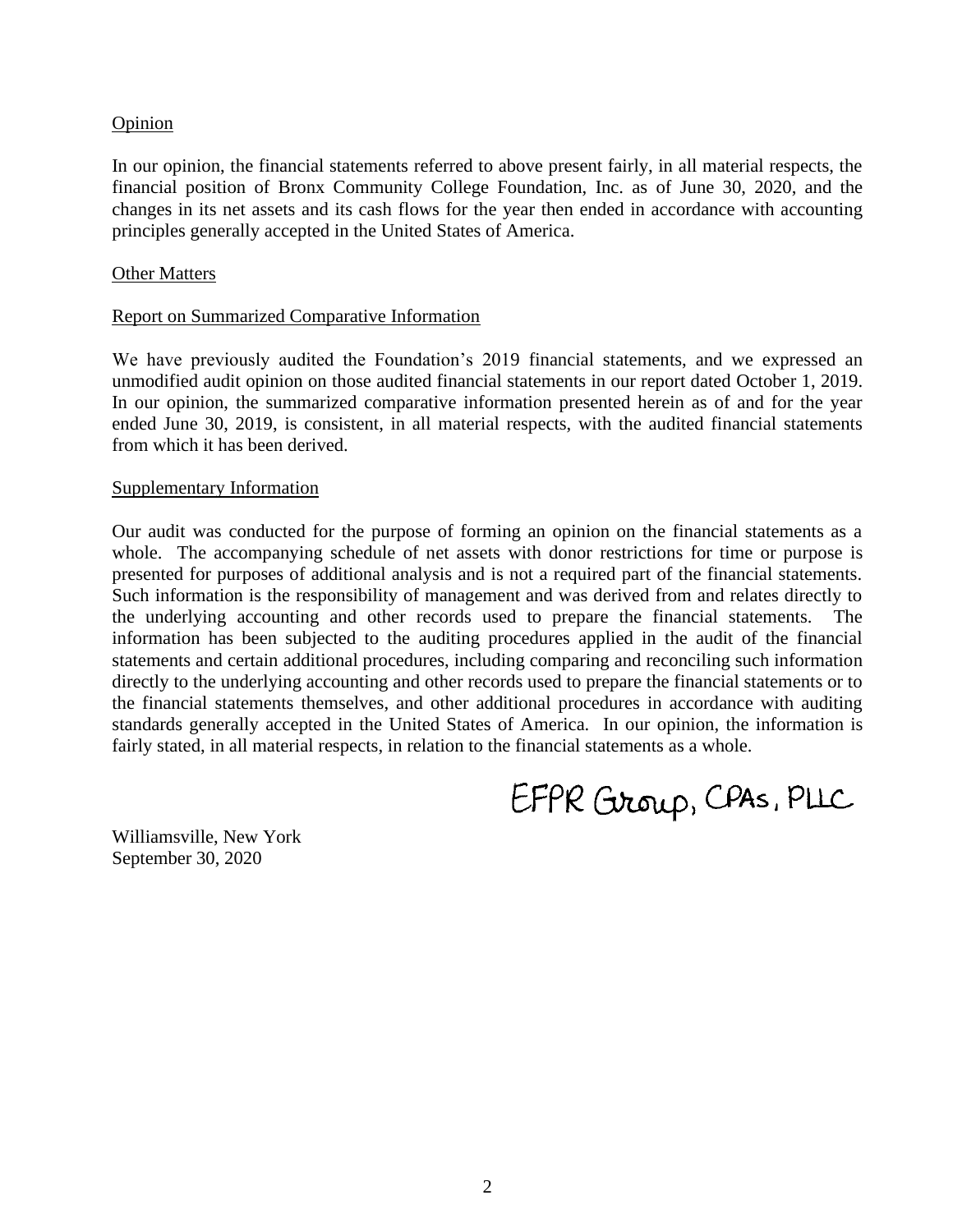## BRONX COMMUNITY COLLEGE FOUNDATION, INC. Statement of Financial Position June 30, 2020 with comparative totals for 2019

| Assets                                              | 2020            | 2019      |
|-----------------------------------------------------|-----------------|-----------|
| Assets:                                             |                 |           |
| Cash and equivalents                                | \$<br>1,166,726 | 1,067,080 |
| Investments in CUNY investment pool                 | 439,709         | 273,578   |
| Accounts receivable                                 | 6,000           |           |
| Prepaid expenses                                    | 504             | 504       |
| Total assets                                        | 1,612,939       | 1,341,162 |
| <b>Liabilities and Net Assets</b>                   |                 |           |
| Liabilities - accounts payable and accrued expenses | 80,379          | 21,327    |
| Net assets:                                         |                 |           |
| Without donor restrictions                          | 355,890         | 364,995   |
| With donor restrictions                             | 1,176,670       | 954,840   |
| Total net assets                                    | 1,532,560       | 1,319,835 |
| Total liabilities and net assets                    | 1,612,939       | 1,341,162 |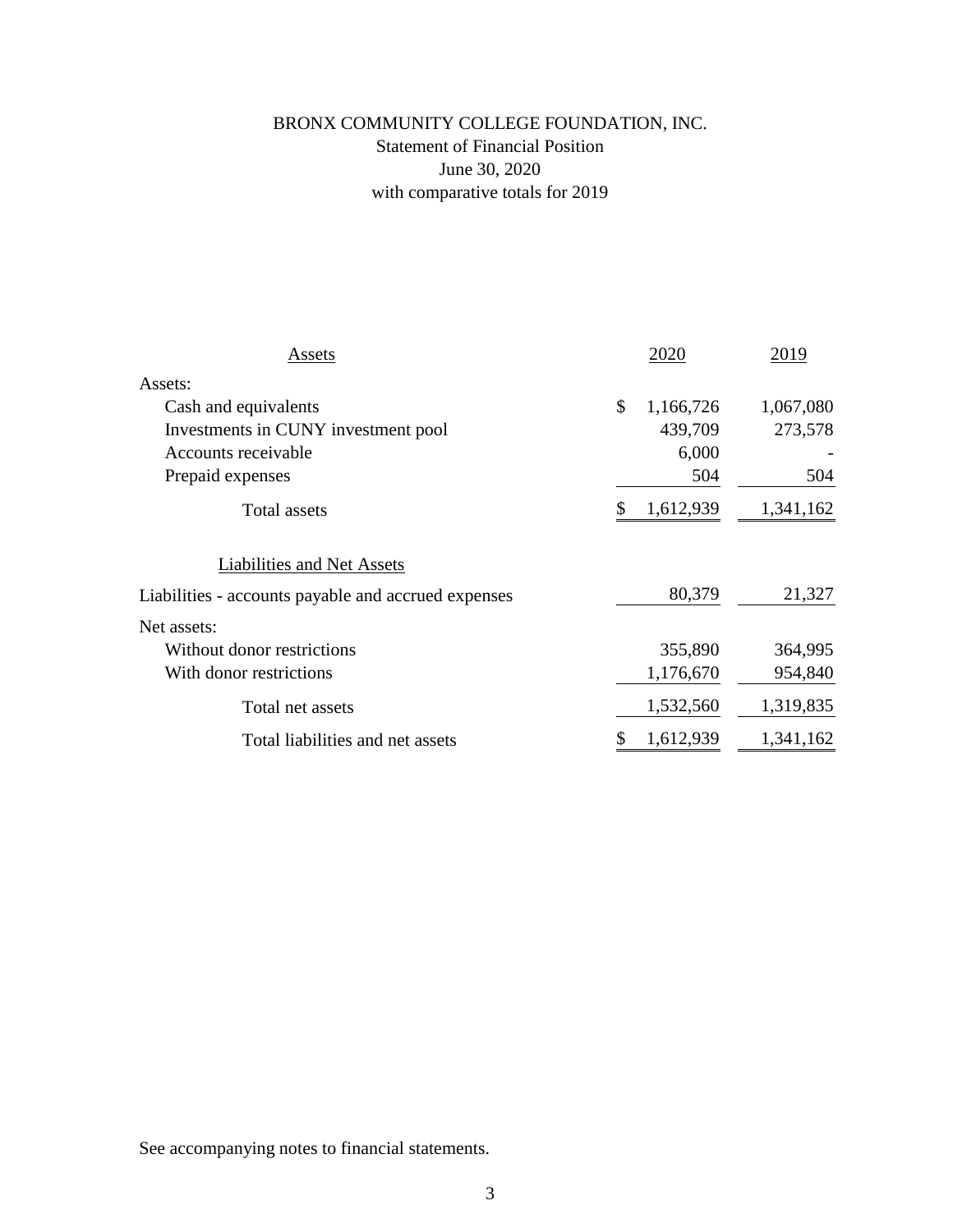## BRONX COMMUNITY COLLEGE FOUNDATION, INC. Statement of Activities Year ended June 30, 2020 with comparative totals for 2019

|                                       | Without |                              | With       |           |           |
|---------------------------------------|---------|------------------------------|------------|-----------|-----------|
|                                       | donor   |                              | donor      |           | Total     |
|                                       |         | restrictions<br>restrictions |            | 2020      | 2019      |
| Support and revenue:                  |         |                              |            |           |           |
| Contributions                         | \$      |                              | 477,045    | 477,045   | 393,609   |
| Fundraising events, net               |         | (7, 812)                     |            | (7, 812)  | 105,753   |
| Interest and investment income        |         | 5,714                        | 12,982     | 18,696    | 18,978    |
| Donated in-kind goods                 |         | 59,417                       |            | 59,417    | 214,735   |
| Donated services                      | 277,275 |                              |            | 277,275   | 273,862   |
| Net assets released from restrictions | 268,197 |                              | (268, 197) |           |           |
| Total support and revenue             | 602,791 |                              | 221,830    | 824,621   | 1,006,937 |
| Expenses:                             |         |                              |            |           |           |
| Program services                      | 327,614 |                              |            | 327,614   | 557,632   |
| Supporting services:                  |         |                              |            |           |           |
| Management and general                |         | 34,282                       |            | 34,282    | 33,855    |
| Fundraising/donated services          |         | 250,000                      |            | 250,000   | 250,000   |
| Total supporting services             | 284,282 |                              |            | 284,282   | 283,855   |
| Total expenses                        |         | 611,896                      |            | 611,896   | 841,487   |
| Change in net assets                  |         | (9,105)                      | 221,830    | 212,725   | 165,450   |
| Net assets at beginning of year       | 364,995 |                              | 954,840    | 1,319,835 | 1,154,385 |
| Net assets at end of year             | 355,890 |                              | 1,176,670  | 1,532,560 | 1,319,835 |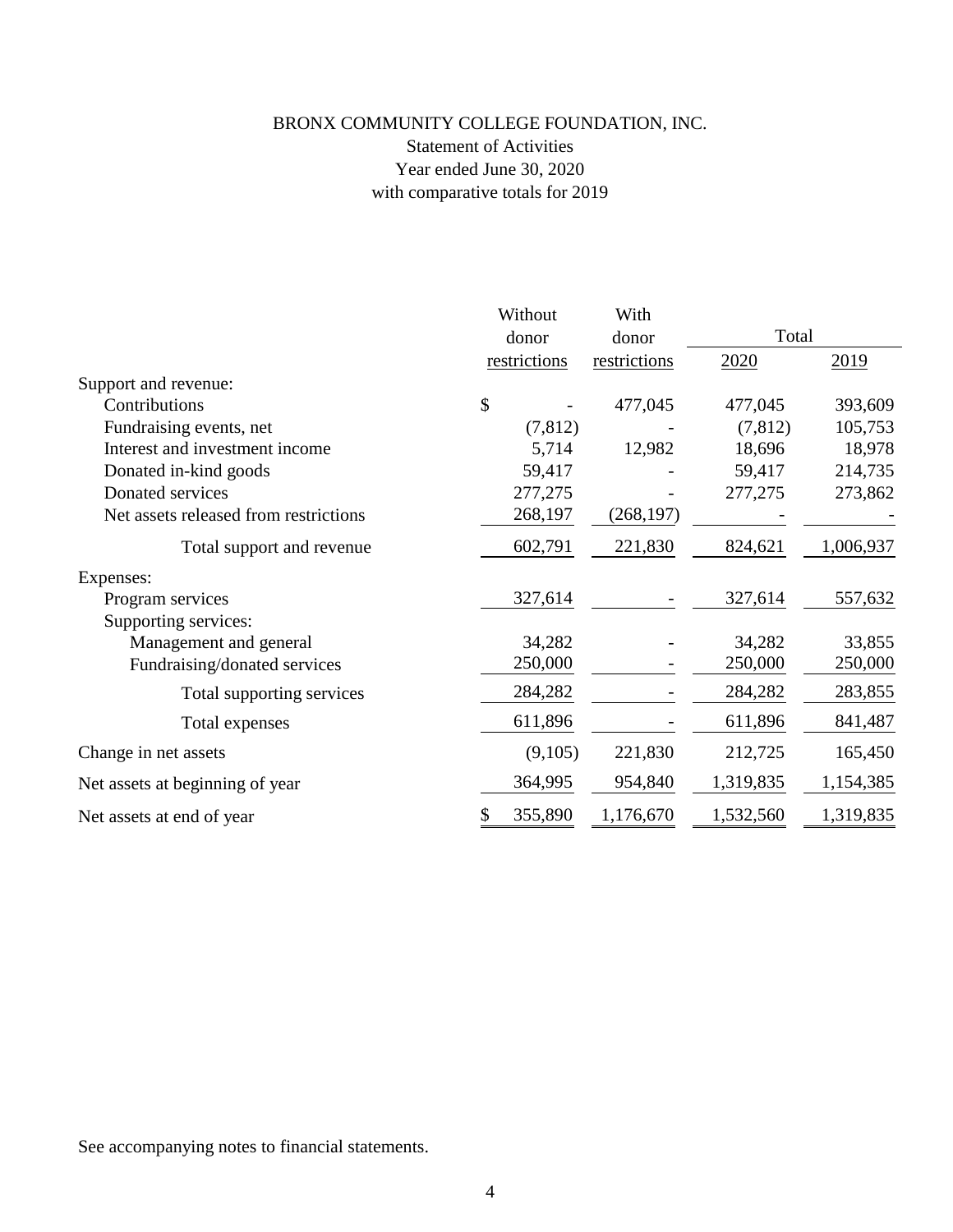## BRONX COMMUNITY COLLEGE FOUNDATION, INC. Statement of Functional Expenses Year ended June 30, 2020 with comparative totals for 2019

|                           |          | Management | Fundraising/ |         |         |
|---------------------------|----------|------------|--------------|---------|---------|
|                           | Program  | and        | donated      | Total   |         |
|                           | services | general    | services     | 2020    | 2019    |
| \$<br>Scholarship program | 20,495   |            |              | 20,495  | 40,967  |
| Grants                    | 174,612  |            |              | 174,612 | 220,106 |
| Specific college programs | 30,748   |            |              | 30,748  | 32,373  |
| Other contributions       | 42,342   |            |              | 42,342  | 49,451  |
| Donated in-kind goods     | 59,417   |            |              | 59,417  | 214,735 |
| Donated services          |          | 27,275     | 250,000      | 277,275 | 273,862 |
| Accounting                |          | 6,000      |              | 6,000   | 7,200   |
| Insurance                 |          | 1,007      |              | 1,007   | 1,007   |
| Miscellaneous             |          |            |              |         | 1,786   |
| Total expenses            | 327,614  | 34,282     | 250,000      | 611,896 | 841,487 |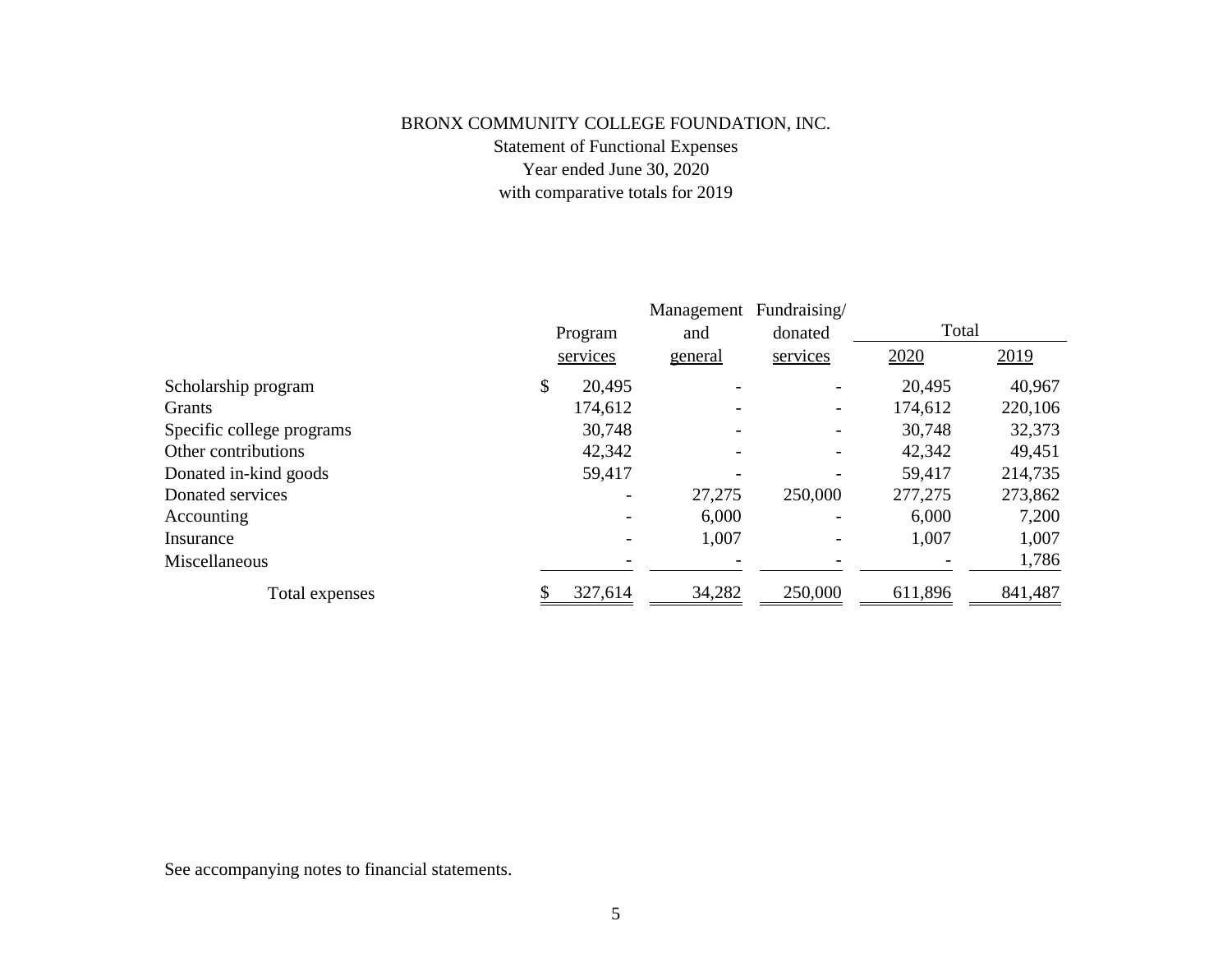## BRONX COMMUNITY COLLEGE FOUNDATION, INC. Statement of Cash Flows Year ended June 30, 2020 with comparative totals for 2019

|                                                                | 2020          | 2019       |
|----------------------------------------------------------------|---------------|------------|
| Cash flows from operating activities:                          |               |            |
| Cash receipts from:                                            |               |            |
| Contributions                                                  | \$<br>471,045 | 394,292    |
| Fundraising events                                             | 58,694        | 133,243    |
| Interest and investment income                                 | 10,240        | 8,048      |
| Cash payments to/for:                                          |               |            |
| College support, grants and scholarships                       | (209, 145)    | (363, 871) |
| Fundraising events                                             | (66, 506)     | (27, 490)  |
| Suppliers                                                      | (7,007)       | (9,993)    |
| Net cash provided by operating activities                      | 257,321       | 134,229    |
| Cash flows from investing activities - purchase of investments | (157,675)     | (5, 843)   |
| Net change in cash and equivalents                             | 99,646        | 128,386    |
| Cash and equivalents at beginning of year                      | 1,067,080     | 938,694    |
| Cash and equivalents at end of year                            | 1,166,726     | 1,067,080  |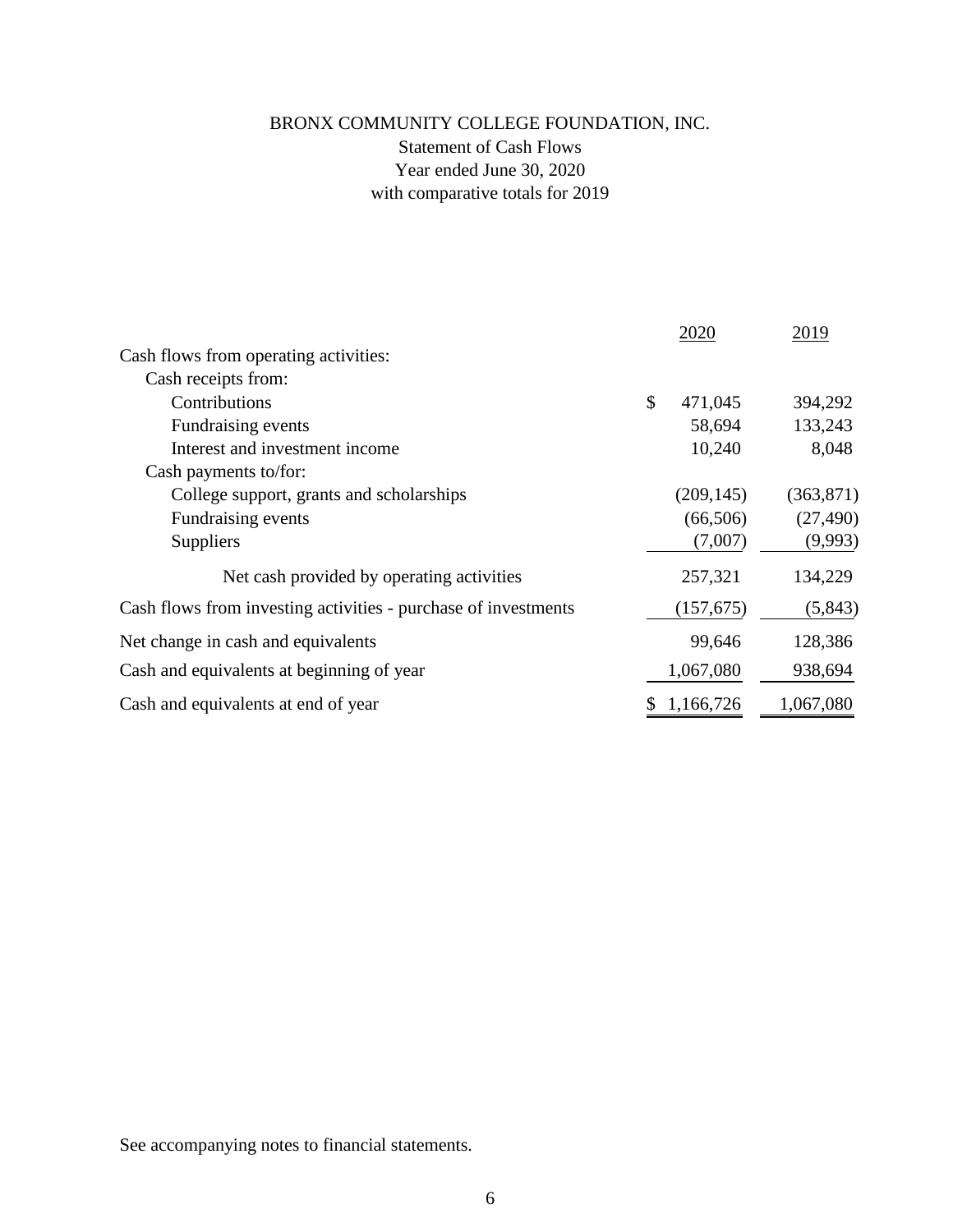### Notes to Financial Statements

June 30, 2020

#### (1) Nature of Organization

The Bronx Community College Foundation, Inc. (the Foundation) was incorporated for the purpose of providing support for student scholarships, faculty research, program development, community education, cultural enrichment and the Hall of Fame for Great Americans.

The major sources of revenue are contributions from alumni, corporations and foundations.

#### (2) Summary of Significant Accounting Policies

#### (a) Basis of Accounting

The accompanying financial statements of the Foundation have been prepared on the accrual basis of accounting in accordance with accounting principles generally accepted in the United States of America.

#### (b) Basis of Presentation

The Foundation reports information regarding its financial position and activities according to two classes of net assets: net assets without donor restrictions and net assets with donor restrictions. Net assets without donor restrictions represent resources available for the general support of the Foundation's activities. Net assets with donor restrictions represent those resources whose use has been limited by donor-imposed stipulations that may expire by the passage of time or can be fulfilled by actions of the Foundation.

#### (c) Estimates

The preparation of financial statements in accordance with accounting principles generally accepted in the United States of America requires management to make estimates and assumptions that affect certain reported amounts and disclosures. Accordingly, actual results could differ from those estimates.

#### (d) Cash and Equivalents

For purposes of the statement of cash flows, the Foundation considers all highly liquid debt instruments purchased with a maturity of three months or less to be cash equivalents.

#### (e) Concentration of Credit Risk

Financial instruments that potentially subject the Foundation to concentrations of credit risk consist principally of cash and cash equivalent accounts in financial institutions. Although the accounts exceed the federally insured deposit amount, management does not anticipate nonperformance by the financial institution.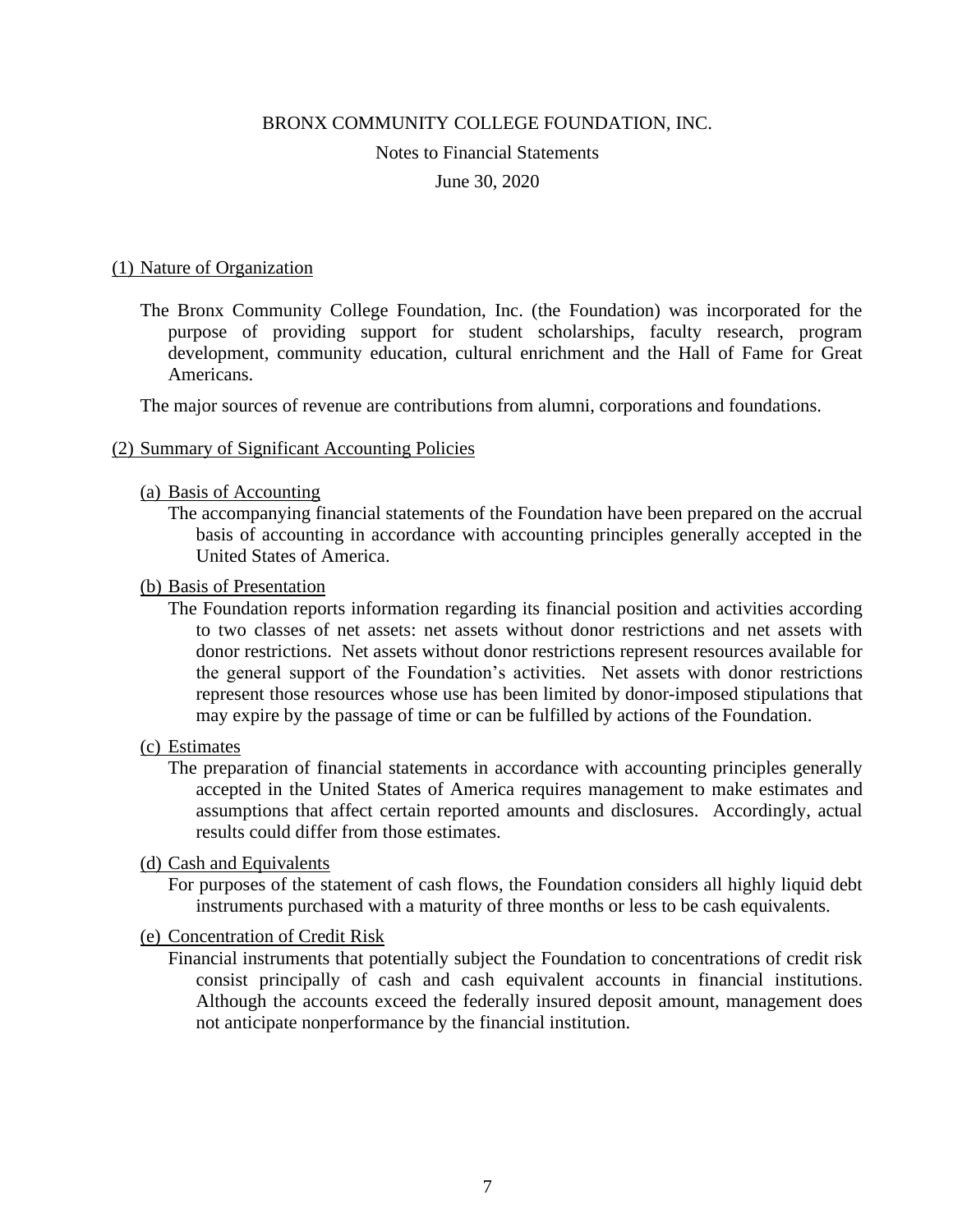Notes to Financial Statements, Continued

### (2) Summary of Significant Accounting Policies, Continued

### (f) Investments

The Foundation's investments are held by the City University of New York (CUNY) in an investment pool which is under the control of the Committee on Fiscal Affairs of the Board of Trustees of CUNY (the Committee). Several investment advisory firms are engaged to assist the Committee in its investment pool portfolio management, which is comprised of cash and cash equivalents, corporate bonds, equities, mutual funds, U.S. agency mortgage-backed securities, U.S. government bonds and foreign bonds. Realized and unrealized gains and losses are included in the statement of activities as changes in net assets without donor restrictions, unless their use is restricted by explicit donor stipulations or by law.

#### (g) Fair Value Measurements

A framework has been established for measuring fair value. That framework provides a fair value hierarchy that prioritizes the inputs to valuation techniques used to measure fair value. The hierarchy gives the highest priority to unadjusted quoted prices in active markets for identical assets or liabilities (level 1 measurements) and the lowest priority to unobservable inputs (level 3 measurements). Level 2 assets are those whose inputs to the valuation methodology are determined by quoted prices for similar assets in active markets. The investments held by the Foundation are classified as level 2 in the fair value hierarchy.

### (h) Accounts Receivable

- The Foundation records accounts receivable based on services provided; interest income is not accrued or recorded on outstanding accounts receivable.
- (i) Contributions Receivable
	- Unconditional promises to give that are expected to be collected within one year are recorded at net realizable value. Unconditional promises to give that are expected to be collected in future years are recorded at the present value of their estimated future cash flows; the discounts on these amounts are computed using risk-adjusted interest rates applicable to the year in which the promises are received. Amortization of the discounts is included in contributions revenue. Conditional promises to give are not included as support until the conditions are substantially met.

#### (j) Revenue Recognition

Contributions are recognized when the donor makes an unconditional promise to give to the Foundation. Contributions that are restricted by the donor are reported as increases in net assets without donor restrictions if the restrictions expire in the year in which the contributions are recognized. All other donor-restricted contributions are reported as increases in net assets with donor restrictions. When a restriction expires (that is, when a stipulated time restriction ends or purpose restriction is accomplished), net assets are reclassified accordingly.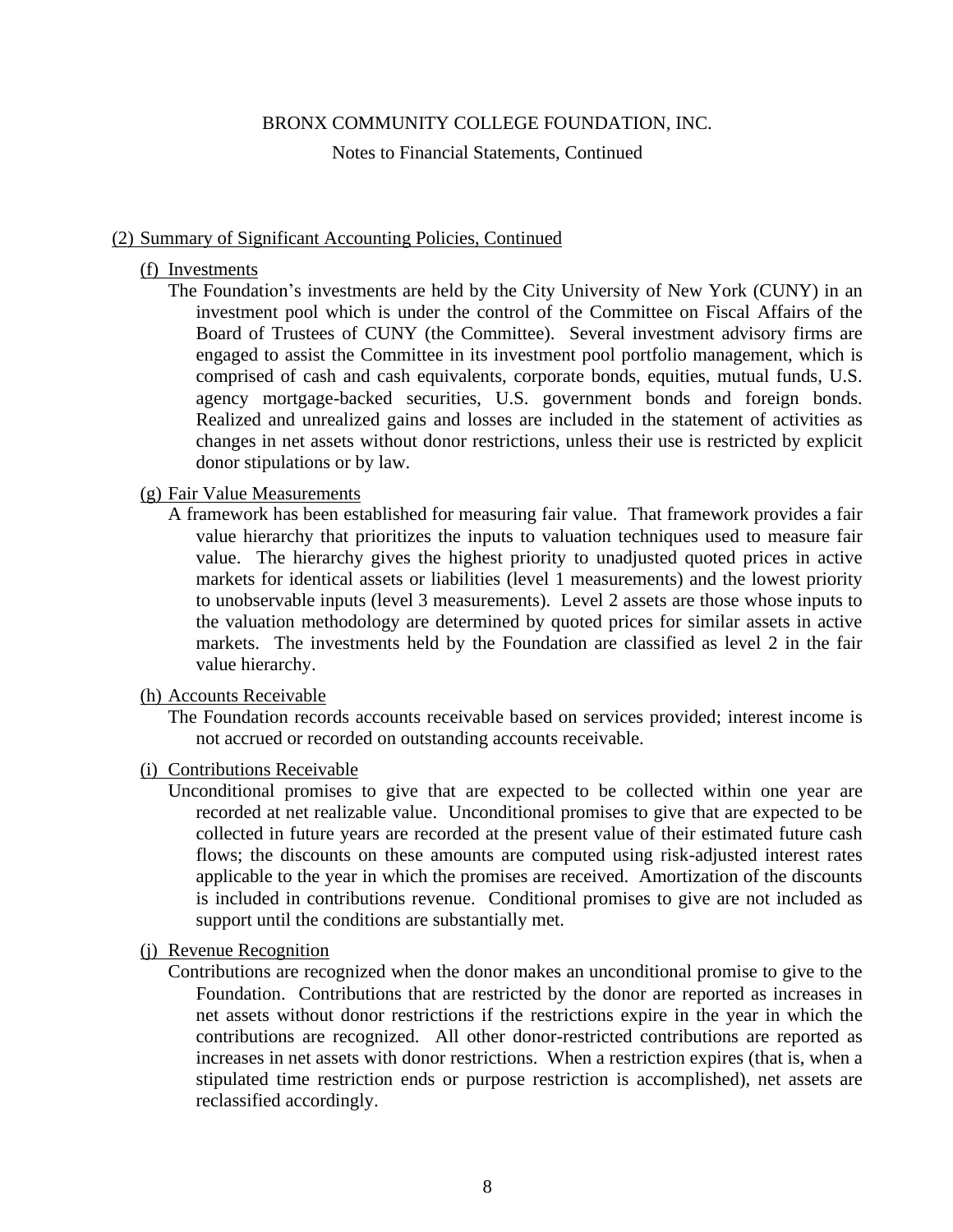Notes to Financial Statements, Continued

### (2) Summary of Significant Accounting Policies, Continued

## (k) Donated Services and In-Kind Goods

Certain services and in-kind goods were provided to the Foundation by the College or other professionals and organizations. The estimated fair value of services received amounted to \$277,275 and \$273,862 for the years ended June 30, 2020 and 2019, respectively. The fair value of the donated in-kind goods received amounted to \$59,417 and \$214,735 for the years ended June 30, 2020 and 2019, respectively. These donated services and in-kind goods are included in both revenue and expenses in the accompanying statement of activities.

## (l) Expense Allocation

The costs of providing the Foundation's various programs and other activities have been summarized on a functional basis within the statement of activities and the statement of functional expenses. Accordingly, certain costs have been allocated among the programs and supporting services benefited based on direct usage and applicability; college support, grants and scholarships are allocated to program services, administration costs are allocated to management and general, and donated services are allocated to fundraising/donated services and management and general accordingly.

#### (m) Subsequent Events

The Foundation has evaluated subsequent events through the date of the report which is the date the financial statements were available to be issued.

The United States is presently in the midst of a national health emergency related to the COVID-19 virus. The overall consequences of the COVID-19 on a national, regional and local level are unknown, but has the potential to result in a significant economic impact. The impact of this situation on the Foundation and its future results and financial position is not presently determinable.

### (n) Income Taxes

The Foundation is exempt from federal income taxes under Section  $501(c)(3)$  of the Internal Revenue Code (the Code), therefore, no provision for income taxes is reflected in the financial statements. The Foundation has been classified as a publicly supported organization that is not a private foundation under Section 509(a) of the Code. The Foundation presently discloses or recognizes income tax positions based on management's estimate of whether it is reasonably possible or probable that a liability has been incurred for unrecognized income taxes. Management has concluded that the Foundation has taken no uncertain tax positions that require adjustment in its financial statements. U.S. Forms 990 filed by the Foundation are subject to examination by taxing authorities.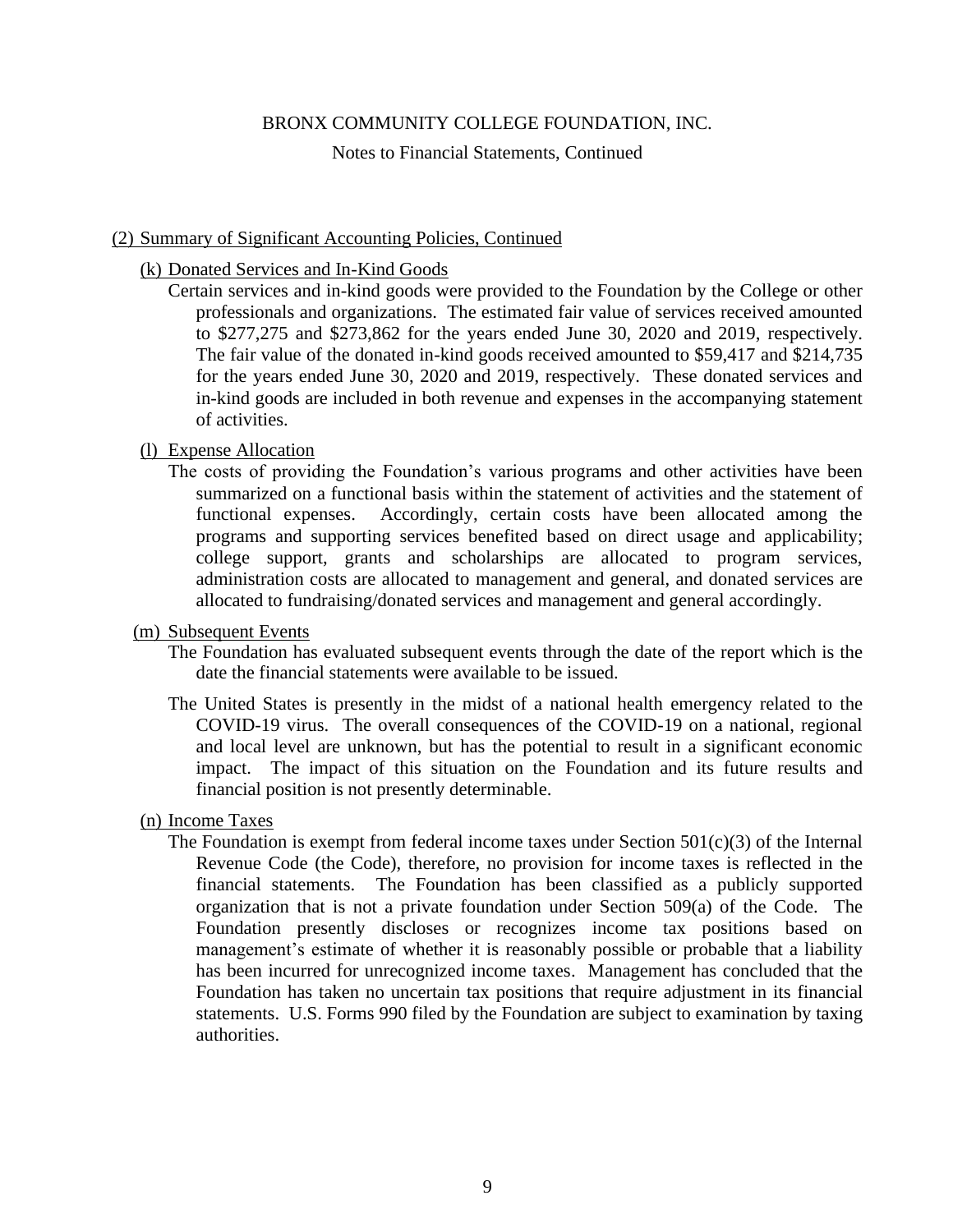### Notes to Financial Statements, Continued

### (2) Summary of Significant Accounting Policies, Continued

### (o) Recent Accounting Standards Issued

In June 2018, the Financial Accounting Standards Board (FASB) issued Accounting Standards Update (ASU) 2018-08, "Clarifying the Scope of Accounting Guidance for Contributions Received and Contributions Made." ASU 2018-08 provides clarification for determining if grants and contracts should be considered contributions or exchange transactions, as well as guidance for determining if a contribution is conditional. This guidance is effective for fiscal years beginning after December 15, 2018. These financial statements and notes reflect adoption of this new standard.

### (3) Liquidity

The Foundation has \$1,172,726 of financial assets available within one year of the statement of financial position date to meet cash needs for general expenditures, consisting of cash and equivalents of \$1,166,726 and accounts receivable of \$6,000. Some of these financial assets are subject to donor or contractual restrictions that make them unavailable for general expenditure within one year of the 2020 statement of financial position.

### (4) Investments in CUNY Investment Pool and Related Investment Income

- The Foundation's investments in the CUNY investment pool amounted to \$439,709 and \$273,578 as of June 30, 2020 and 2019, respectively.
- The following table summarizes the activity for the investments during the years ended June 30, 2020 and 2019:

| Balance at June 30, 2018 | \$256,805 |
|--------------------------|-----------|
| Interest and dividends   | 3,844     |
| Realized gain            | 38,461    |
| Unrealized loss          | (27, 531) |
| Purchases                | 1,999     |
| Balance at June 30, 2019 | 273,578   |
| Interest and dividends   | 4,526     |
| Realized gain            | 7,776     |
| Unrealized gain          | 680       |
| Purchases                | 153,149   |
| Balance at June 30, 2020 | \$439,709 |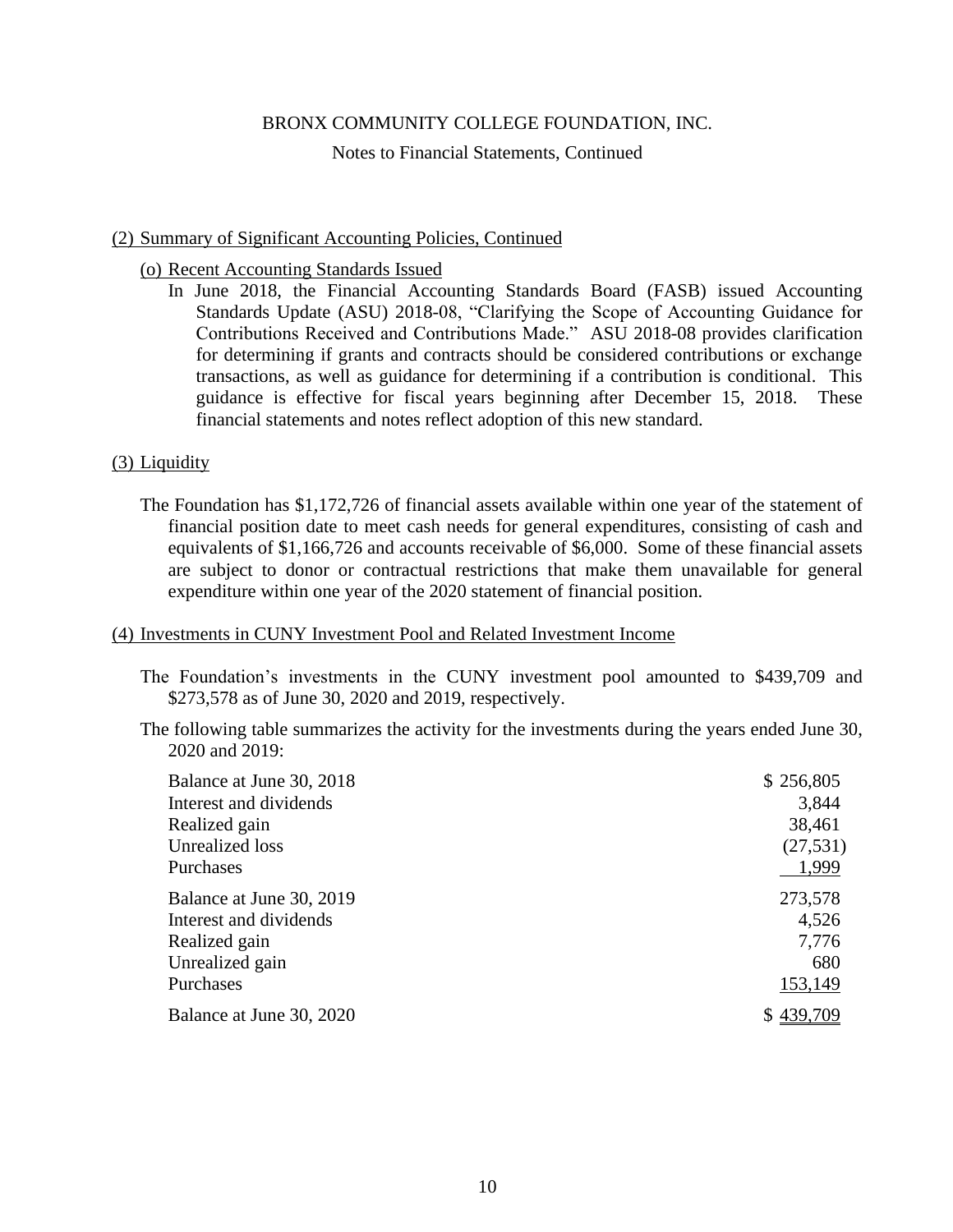## BRONX COMMUNITY COLLEGE FOUNDATION, INC. Notes to Financial Statements, Continued

## (4) Investments in CUNY Investment Pool and Related Investment Income, Continued

A summary of investments income for the years ended June 30, 2020 and 2019 is as follows:

|                          | 2020        | 2019      |
|--------------------------|-------------|-----------|
| Interest and dividends   | 4,526<br>S. | 3,844     |
| Realized gain            | 7.776       | 38,461    |
| Unrealized gain (loss)   | 680         | (27, 531) |
| Total investments income | 12,982      | 14.774    |

### (5) Net Assets With Donor Restrictions

Net assets with donor restrictions at June 30, 2020 and 2019 are available for the following purposes:

| 2020         | 2019      |
|--------------|-----------|
|              |           |
| \$<br>97,373 | 103,344   |
| 195,492      | 225,359   |
| 462,567      | 221,219   |
| 213,803      | 197,483   |
| 969,235      | 747,405   |
|              |           |
| 100,000      | 100,000   |
| 107,435      | 107,435   |
| 207,435      | 207,435   |
|              | 954,840   |
|              | 1,176,670 |

## (6) Endowment

The Foundation classifies as net assets with donor restrictions: (a) the original value of gifts donated to the permanent endowment, (b) the original value of subsequent gifts donated to the permanent endowment, and (c) accumulations to the permanent endowment made in accordance with the direction of the applicable donor gift instrument at the time the accumulation is added to the fund.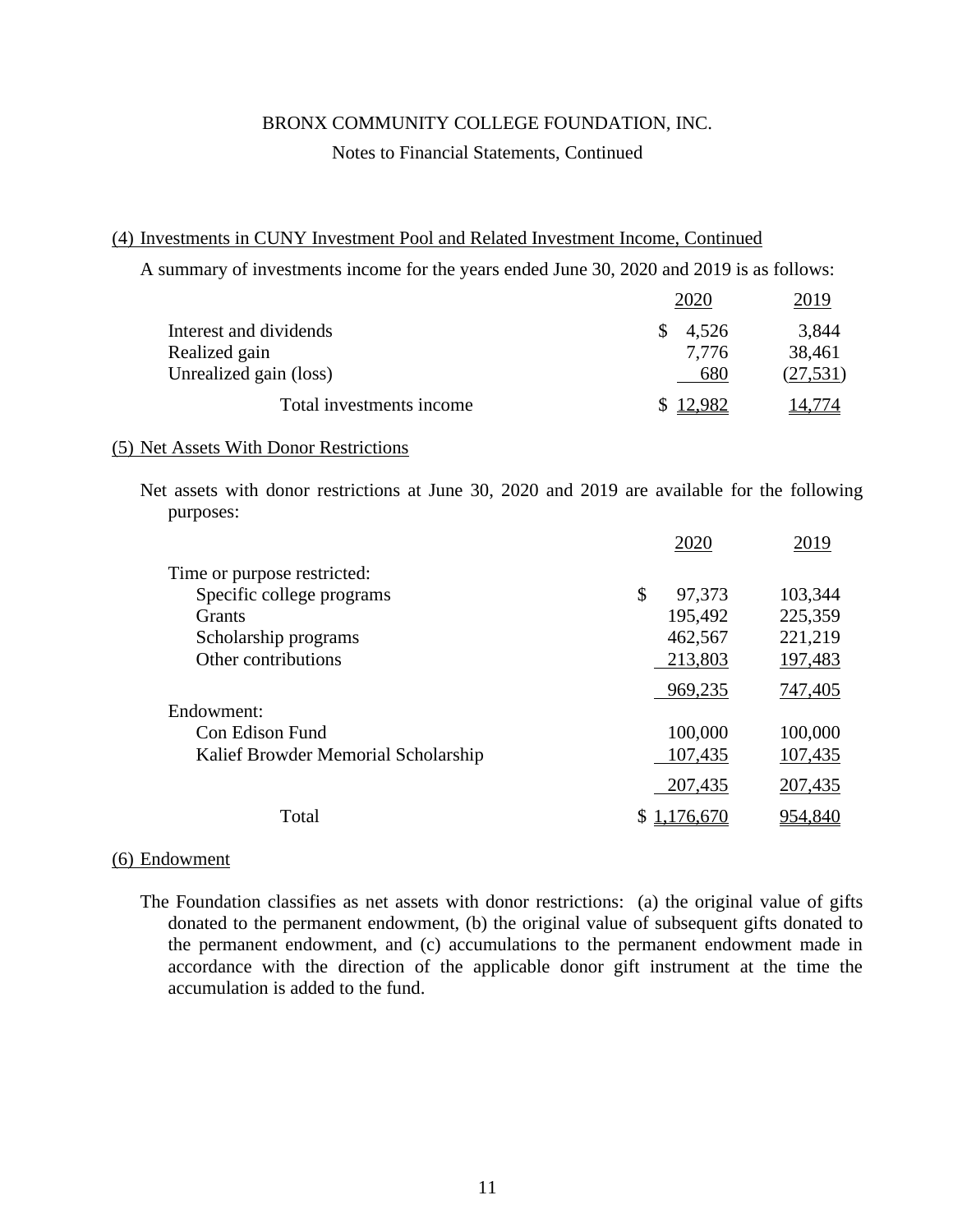Notes to Financial Statements, Continued

#### (6) Endowment, Continued

- The Foundation considers the following factors in making a determination to appropriate or accumulate donor-restricted endowment funds: (1) the duration and preservation of the various funds, (2) the purpose of the Foundation and donor-restricted endowment funds, (3) general economic conditions, (4) the possible effects of inflation and deflation, (5) the expected total return from income and the appreciation of investments, (6) other resources of the Foundation, (7) the Foundation's investment policies, and (8) where appropriate, alternatives to spending from the donor-restricted endowment funds and the possible effects of those alternatives on the Foundation.
- The Foundation has adopted investment and spending policies, approved by the Board of Directors, for endowment assets that attempt to provide a predictable stream of funding to supported programs while seeking to maintain the purchasing power of these assets over the long-term. The Foundation's investment and spending policies work together to achieve this objective. The investment policy establishes an achievable return objective through diversification of asset classes; actual returns in any given year may vary from this amount. To satisfy its long-term rate-of-return objectives, the Foundation relies on a total return strategy in which investment returns are achieved through both capital appreciation (realized and unrealized) and current yield (interest and dividends). The Foundation targets a diversified asset allocation that places an emphasis on fixed income investments to achieve its long-term return objectives within prudent risk parameters.
- The spending policy calculates the amount of money annually distributed from the Foundation's various endowment funds for grant making and administration. The current spending policy is to distribute 4.5% of the endowment assets.
- The following represents the changes in endowment balances by restriction class for the years ended June 30, 2020 and 2019:

|                                                                             | Time<br>restrictions        | Endowment<br>restrictions | Total                        |
|-----------------------------------------------------------------------------|-----------------------------|---------------------------|------------------------------|
| Endowment net assets at June 30, 2018                                       | 49,370                      | 207,435                   | 256,805                      |
| Investment income<br>Contributions                                          | 14,774<br>1,999             |                           | 14,774<br>1,999              |
| Endowment net assets at June 30, 2019<br>Investment income<br>Contributions | 66,143<br>12,982<br>153,149 | 207,435                   | 273,578<br>12,982<br>153,149 |
| Endowment net assets at June 30, 2020                                       |                             | 207.435                   | 439.709                      |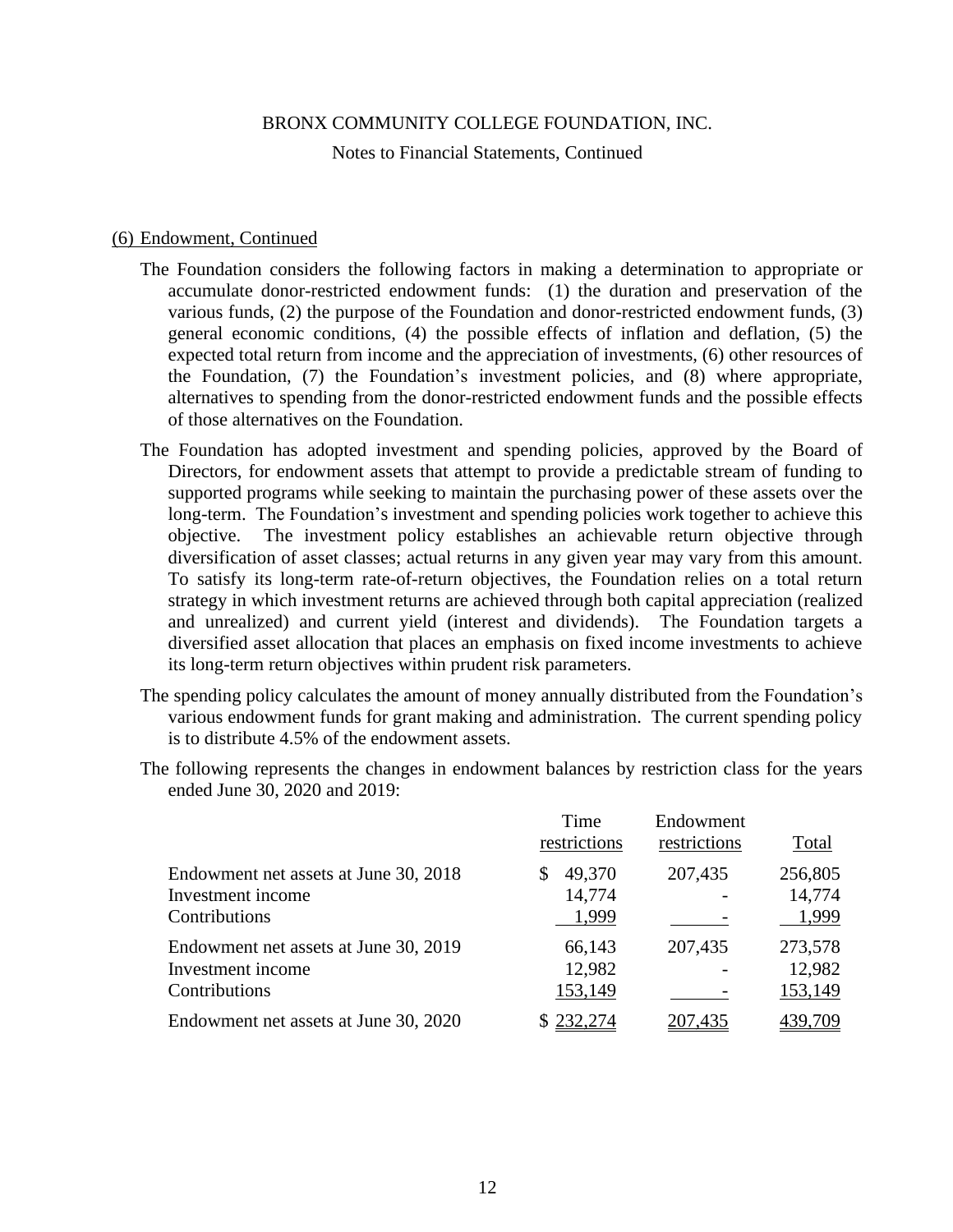## Supplementary Information

## Schedule of Net Assets With Donor Restrictions for Time or Purpose

Year ended June 30, 2020

|                                                   | <b>Balance</b> |               | Amount  | <b>Balance</b> |               |  |
|---------------------------------------------------|----------------|---------------|---------|----------------|---------------|--|
|                                                   |                | June 30, 2019 | Income  | released       | June 30, 2020 |  |
| Specific college programs:                        |                |               |         |                |               |  |
| Alumni Homecoming                                 | \$             | 1,906         |         |                | 1,906         |  |
| <b>Entrepreneurship Education</b>                 |                | 8,130         |         | (8,000)        | 130           |  |
| Run The Bronx Fund                                |                | 93,308        | 2,530   | (500)          | 95,338        |  |
| Grants:                                           |                |               |         |                |               |  |
| <b>CASE District II Workshop</b>                  |                | 2,000         |         |                | 2,000         |  |
| Con Edison Scholarship                            |                | 16,118        | 4,996   |                | 21,114        |  |
| <b>Future Now College</b>                         |                | 79,799        | 200     |                | 79,999        |  |
| Preschool Career Path Program                     |                | 2,272         |         |                | 2,272         |  |
| Rudin Foundation, Luis & Rachel                   |                | 37,501        | 25,000  | (50,000)       | 12,501        |  |
| The Carroll and Milton Petrie Emergency Fund      |                | 51,169        | 100,000 | (99, 112)      | 52,057        |  |
| The Lincoln Fund                                  |                |               | 25,000  | (25,000)       |               |  |
| Wells Fargo Fund                                  |                | 36,500        |         | (10,950)       | 25,550        |  |
| Scholarship programs:                             |                |               |         |                |               |  |
| Alumni Scholarship Fund                           |                | 2,443         | 300     | (350)          | 2,393         |  |
| Andrew McInerny Award for Excellence              |                | 8,554         | 3,138   | (500)          | 11,192        |  |
| <b>Automotive Technology Program</b>              |                | 1,000         |         |                | 1,000         |  |
| <b>BCC Assoc Donations</b>                        |                | 1,000         |         |                | 1,000         |  |
| <b>BCC</b> Association of LatinoCoss Scholarship  |                | 250           | 170     |                | 420           |  |
| <b>BCC Association of Latino GRIT Scholarship</b> |                |               | 95      |                | 95            |  |
| <b>Biology Scholarship</b>                        |                | 1,725         |         | (250)          | 1,475         |  |
| <b>Breaking the Glass Ceiling</b>                 |                | 2,000         |         | (300)          | 1,700         |  |
| <b>Chemistry and Chemical Technology</b>          |                | 8,336         | 2,437   | (4,140)        | 6,633         |  |
| Claude D. Grant Scholarship                       |                | 7,420         |         |                | 7,420         |  |
| Coleman Scholarship                               |                | 6,114         | 1,625   |                | 7,739         |  |
| <b>Cummins Scholarship</b>                        |                | 8,445         | 315     | (500)          | 8,260         |  |
| David Hernandez Memorial                          |                | 923           |         |                | 923           |  |
| David and Pastora Blot Fund                       |                | 1,465         |         | (1,000)        | 465           |  |
| Debra Gonsher Fund                                |                | 11,283        |         | (750)          | 10,533        |  |
| Diana Bonta Nursing Scholarship                   |                | 1,500         |         |                | 1,500         |  |
| Distinguished Scholar Studies                     |                | 804           |         |                | 804           |  |
| Dr. Samuel Acosta Memorial                        |                | 50            | 95      |                | 145           |  |
| <b>Education and Academic Literacy</b>            |                | 200           |         | (200)          |               |  |

(Continued)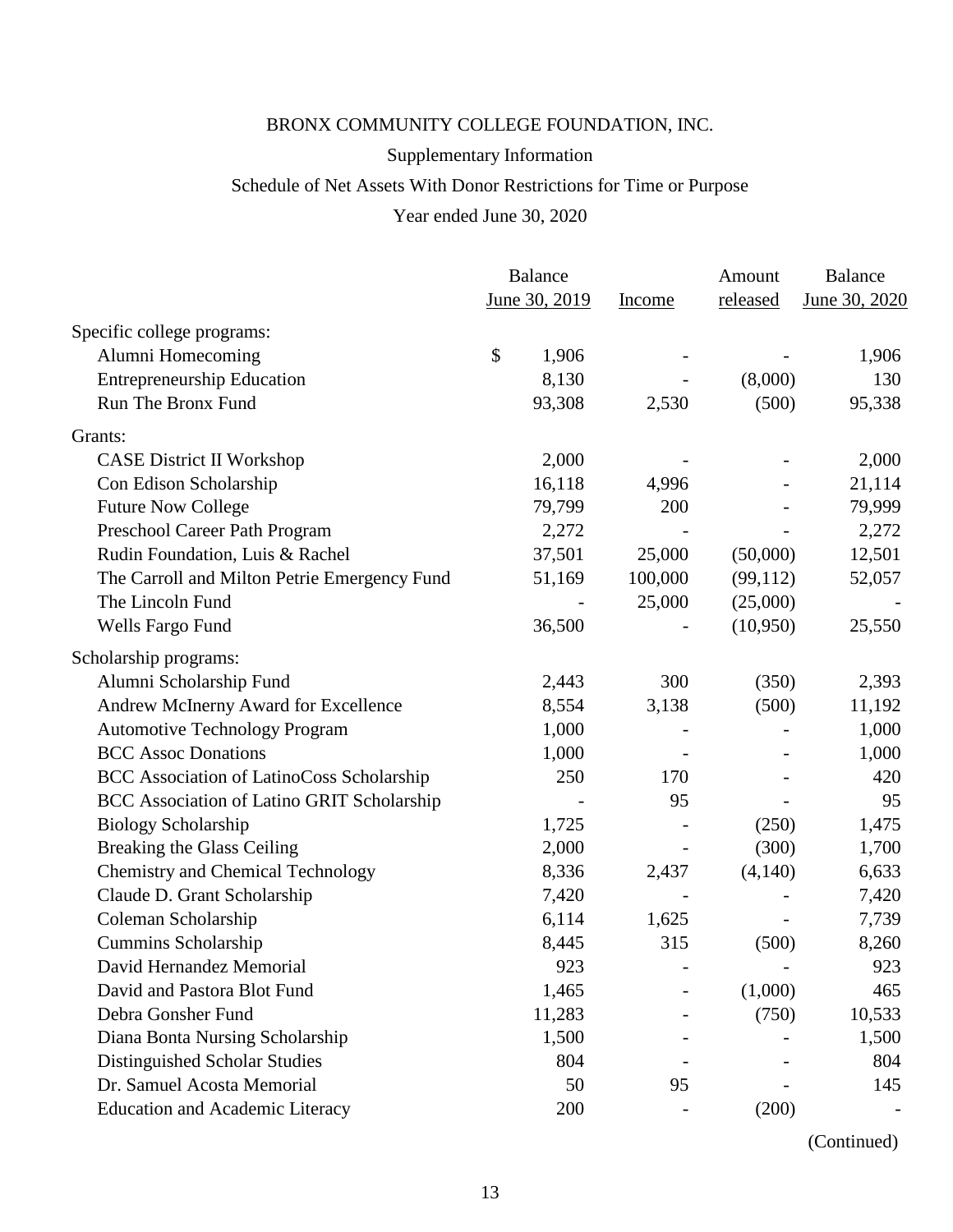## Supplementary Information

## Schedule of Net Assets With Donor Restrictions for Time or Purpose, Continued

|                                        | <b>Balance</b> |        | Amount   | <b>Balance</b> |
|----------------------------------------|----------------|--------|----------|----------------|
|                                        | June 30, 2019  | Income | released | June 30, 2020  |
| Scholarship programs, continued:       |                |        |          |                |
| <b>Emergency Tuition Assistance</b>    | \$<br>30       | 520    |          | 550            |
| <b>Faculty for Student Scholarship</b> | (35)           |        |          | (35)           |
| <b>General Emergency Fund</b>          | 4,403          | 1,291  |          | 5,694          |
| General Scholarship                    | 5,418          | 3,750  | (300)    | 8,868          |
| Harvey L. Bass Memorial                | 740            |        | (150)    | 590            |
| Health, Physical Education and Welfare | 20             |        |          | 20             |
| Help a Bronco Graduate Scholarship     | 2,141          | 442    | (2,000)  | 583            |
| <b>Intern Equity Fund</b>              | 18,572         | 487    |          | 19,059         |
| Kalief Browder Memorial Scholarship    | 15,949         | 20,363 |          | 36,312         |
| Leadership Awards                      | 4,879          |        |          | 4,879          |
| Lieblich Learning Fund                 | 150            |        |          | 150            |
| Martin May Memorial                    | 3,450          |        | (100)    | 3,350          |
| Mary and Ika Goodwin Memorial          | 1,500          |        |          | 1,500          |
| Miscellaneous                          | 1,684          |        |          | 1,684          |
| M Nesbitt Promise                      |                | 5,000  |          | 5,000          |
| Parley Scholarship                     |                | 15,000 | (7, 495) | 7,505          |
| Pershing Rifles Scholarship            | 5,000          | 6,700  |          | 11,700         |
| Pina Capone Memorial Essay Fund        | 147            | 40     |          | 187            |
| Quattlebaum Scholarship                | 17,671         | 615    | (200)    | 18,086         |
| Retiree Legacy Society Scholarship     | 487            | 487    |          | 974            |
| <b>Robert Clarke Memorial</b>          | 5,370          |        | (500)    | 4,870          |
| Samuel Ehrenpreis Fund                 | 4,411          |        |          | 4,411          |
| Schaumberger Scholarship               | 9,132          | 110    | (500)    | 8,742          |
| Steuerman Scholarship                  | 19,861         |        |          | 19,861         |
| <b>Steve Garfinkel Scholarship</b>     | 400            |        |          | 400            |
| <b>Student Development Fund</b>        | 4,523          |        | (910)    | 3,613          |
| <b>Student Tuition Assistance</b>      | 1,839          |        |          | 1,839          |
| SubSathiya Scholarship Fund            | 10             | 253    |          | 263            |
| The Alper Automotive Technology        | 4,363          | 9,686  | (14,049) |                |
| Vicki Flaris Memorial STEM Award       | 2,417          |        |          | 2,417          |
| W. Leoney Scholarship                  | 424            |        |          | 424            |
| Wayne Cooper Scholarship               | 100            | 50     |          | 150            |
| William Schwendler Memorial Fund       | 22,651         | 663    |          | 23,314         |

(Continued)